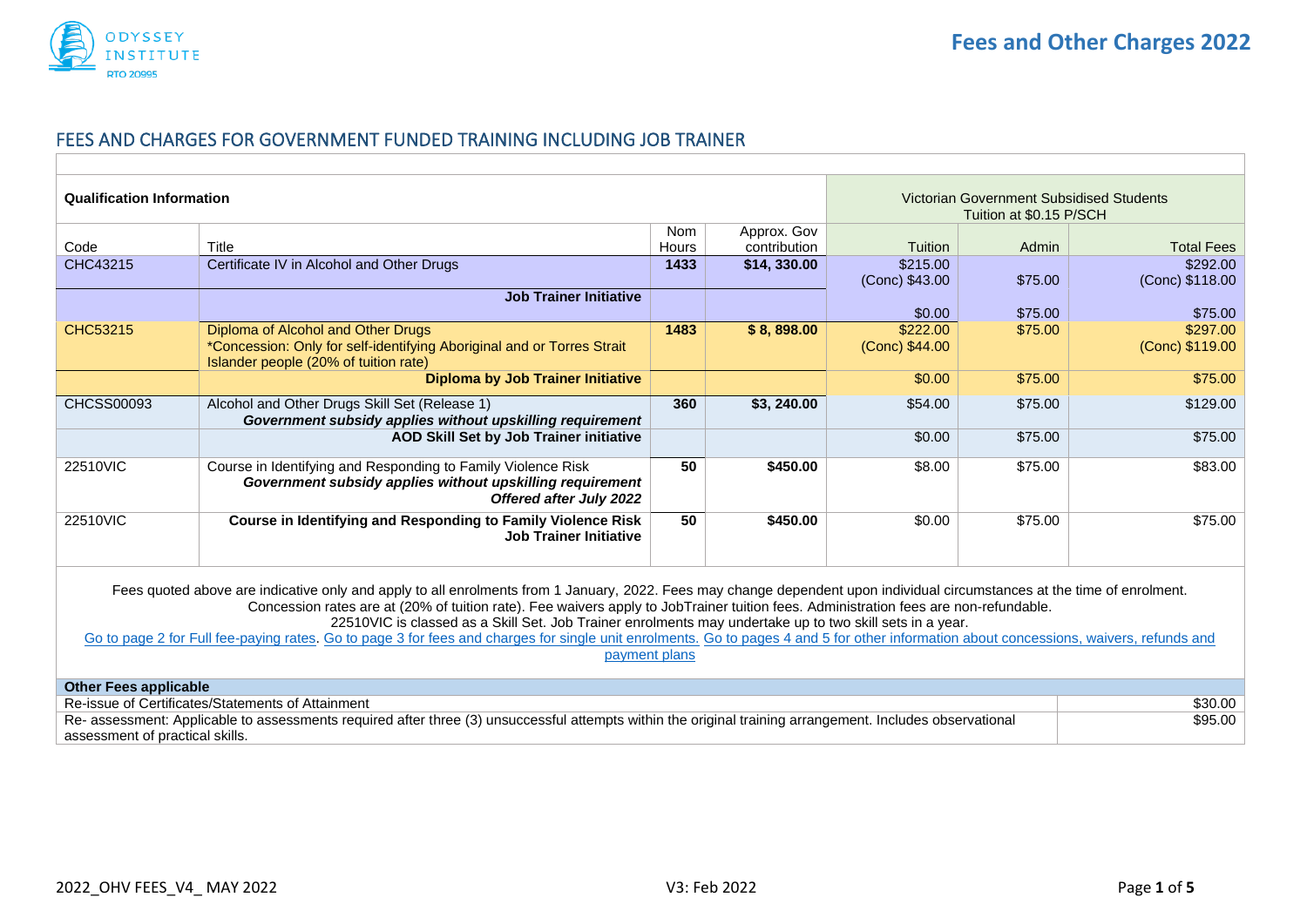

# <span id="page-1-0"></span>FULL FEE-PAYING RATES ALL COURSES

| Full fee paying<br><b>Qualification Information</b>                                                                                                                                                                             |                                                                                              |                            |                |         |                                   |
|---------------------------------------------------------------------------------------------------------------------------------------------------------------------------------------------------------------------------------|----------------------------------------------------------------------------------------------|----------------------------|----------------|---------|-----------------------------------|
| Code                                                                                                                                                                                                                            | Title                                                                                        | <b>Nom</b><br><b>Hours</b> | <b>Tuition</b> | Admin   | Total                             |
| CHC43215                                                                                                                                                                                                                        | Certificate IV in Alcohol and Other Drugs                                                    | 1433                       | \$5,030.00     | \$75.00 | \$5105.00<br>**\$4602.00 (Disc)   |
| CHC53215                                                                                                                                                                                                                        | Diploma of Alcohol and Other Drugs                                                           | 1483                       | \$6,875.00     | \$75.00 | \$6950.00<br>$*$ \$6262.00 (Disc) |
| <b>CHCSS00093</b>                                                                                                                                                                                                               | Alcohol and Other Drugs Skill Set (Release 1)                                                | 360                        | \$1,400.00     | \$75.00 | \$1475.00                         |
| <b>CHCSS00111</b>                                                                                                                                                                                                               | <b>Gambling Skill Set</b>                                                                    | 130                        | \$700.00       | \$75.00 | \$775.00                          |
| <b>CHCSS00092</b>                                                                                                                                                                                                               | Alcohol and Other Drugs Co-Existing Needs Skill Set (Release 1)<br>Available after July 2022 | 315                        | \$1, 325.00    | \$75.00 | \$1400.00                         |
| 22510VIC                                                                                                                                                                                                                        | Course in Identifying and Responding to Family Violence Risk<br>(available after July 2022)  | 50                         | \$550.00       | \$75.00 | \$625.00                          |
| Discounts may apply to those who are eligible for concessions where indicated. Refer to Page 1 for government funded rates. Refer to pages 4 and 5 for<br>information about concessions and waivers, refunds and payment plans. |                                                                                              |                            |                |         |                                   |
| <b>Other Fees applicable</b>                                                                                                                                                                                                    |                                                                                              |                            |                |         |                                   |
| Re-issue of Certificates/Statements of Attainment                                                                                                                                                                               |                                                                                              |                            |                |         | \$30.00                           |
| Re- assessment: Applicable to assessments required after three (3) unsuccessful attempts within the original training arrangement. Includes<br>observational assessment of practical skills.                                    |                                                                                              |                            |                |         | \$95.00                           |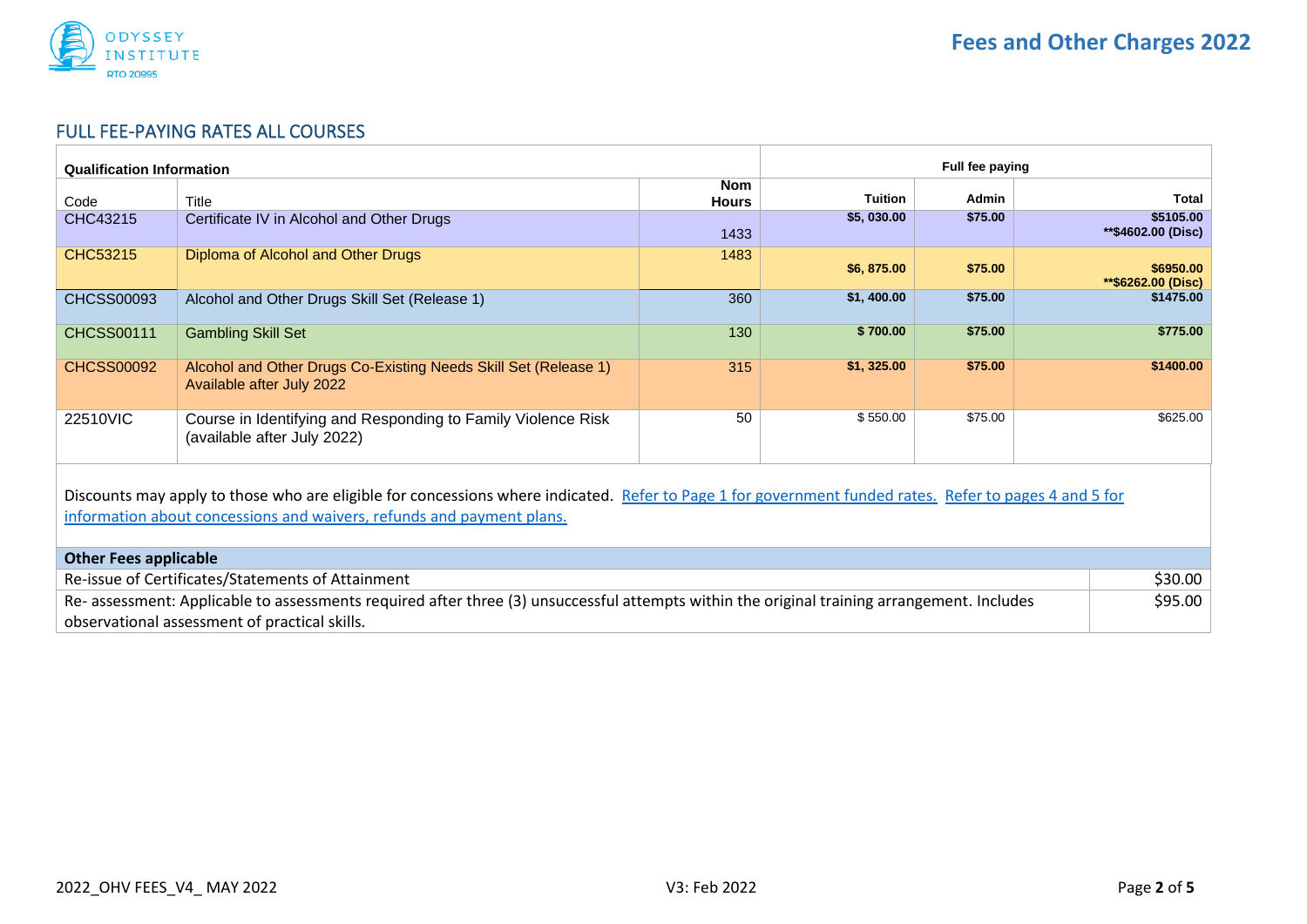<span id="page-2-0"></span>

#### FULL FEE-PAYING RATES – SINGLE OR GROUPS OF UNITS

This listing shows the full fee-paying rate for enrolments in single or groups of units training and assessment services including recognition of prior learning (RPL); and is distinct from full course or skill set enrolment rates. A nonrefundable administration fee of \$75 applies to each enrolment. Current as at 1 January 2022.

| <b>UNIT CODE</b> | <b>UNIT TITLE</b>                                                                                  | <b>SCH</b> | <b>FEE</b> |
|------------------|----------------------------------------------------------------------------------------------------|------------|------------|
| CHCAOD001        | Work in an alcohol and other drugs context                                                         | 80         | 310.00     |
| CHCLEG001        | Work legally and ethically                                                                         | 55         | 210.00     |
| CHCAOD002        | Work with clients who are intoxicated                                                              | 50         | 195.00     |
| CHCAOD003        | Provide needle and syringe services                                                                | 50         | 195.00     |
| CHCAOD004        | Assess needs of clients with alcohol and other drugs                                               | 135        | 525.00     |
| CHCAOD005        | Provide alcohol and other drugs withdrawal services                                                | 150        | 585.00     |
| CHCAOD006        | Provide interventions for people with alcohol and other drugs issues                               | 70         | 270.00     |
| CHCAOD007        | Develop strategies for alcohol and other drugs relapse prevention<br>and management                | 55         | 220.00     |
| CHCAOD008        | Provide advanced interventions to meet the needs of clients with<br>alcohol and other drugs issues | 90         | 360.00     |
| CHCAOD009        | Develop and review individual alcohol and other drugs treatment<br>plans                           | 75         | 290.00     |
| CHCADV005        | Provide systems advocacy services                                                                  | 90         | 360.00     |
| CHCCCS003        | Increase the safety of individuals at risk of suicide                                              | 110        | 420.00     |
| CHCCCS014        | Provide brief interventions                                                                        | 75         | 290.00     |
| CHCCCS004        | Assess co-existing needs                                                                           | 80         | 310.00     |
| CHCCOM002        | Use communication to build relationships                                                           | 55         | 210.00     |
| CHCCOM006        | Establish and manage client relationships                                                          | 35         | 150.00     |
| CHCDIV001        | Work with diverse people                                                                           | 40         | 150.00     |
| CHCGMB001        | Assess the needs of clients with problem gambling issues                                           | 60         | 290.00     |
| CHCGMB002        | Provide counselling for clients with problem gambling issues                                       | 70         | 290.00     |
| CHCMHS001        | Work with people with mental health issues                                                         | 80         | 310.00     |
| CHCMHS005        | Provide services to people with co-existing mental health and alcohol<br>and other drugs issues    | 90         | 360.00     |
| CHCMHS007        | Work effectively in trauma informed care                                                           | 40         | 150.00     |
| CHCMHS013        | Implement trauma informed care                                                                     | 80         | 320.00     |
| CHCPRP001        | Develop and maintain networks and collaborative partnerships                                       | 80         | 310.00     |
| CHCPRP002        | Collaborate in professional practice                                                               | 40         | 150.00     |
| CHCPRP003        | Reflect on and improve own professional practice                                                   | 120        | 475.00     |
| CHCPOL003        | Research and apply evidence to practice                                                            | 65         | 260.00     |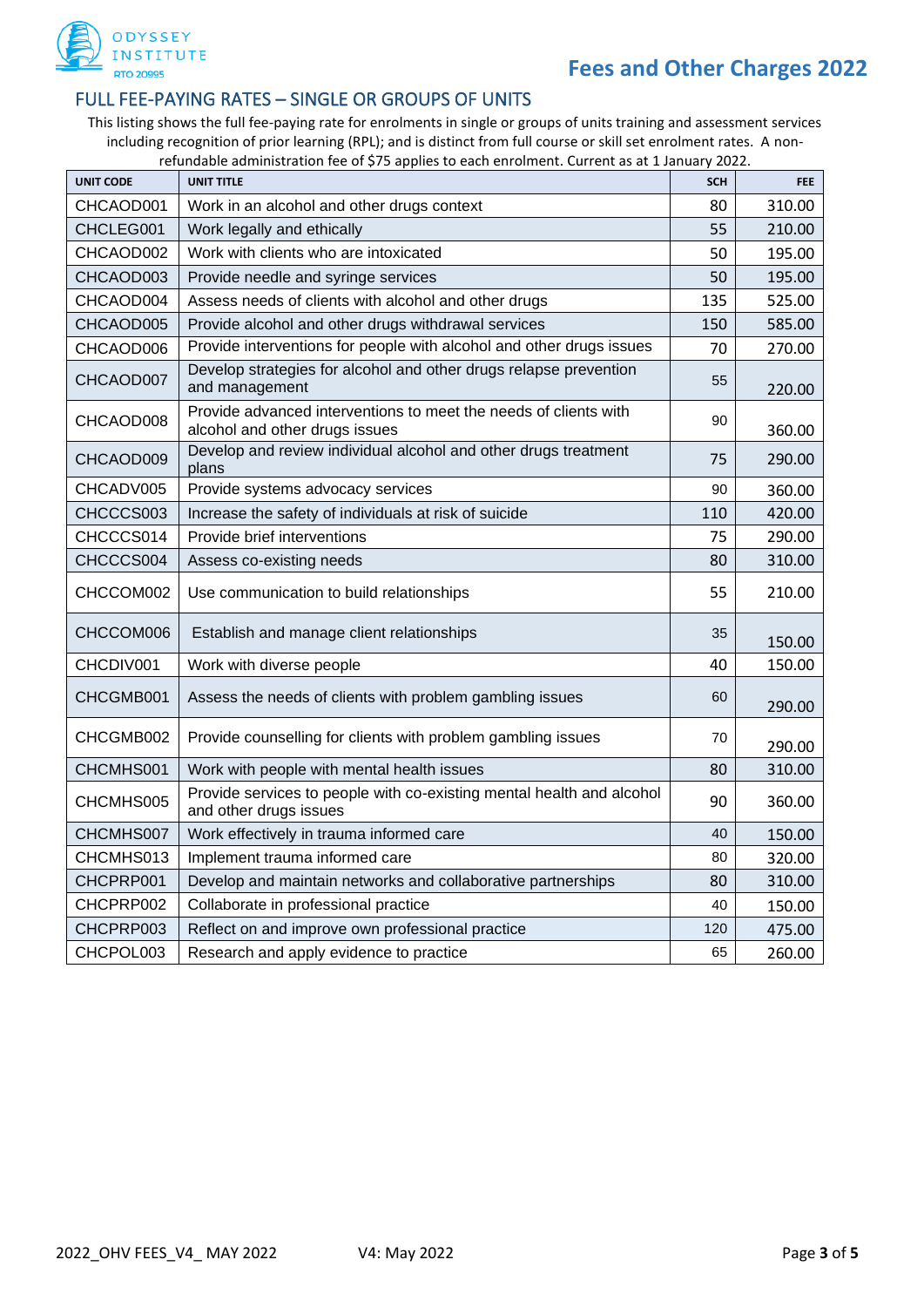<span id="page-3-0"></span>

#### OTHER INFORMATION

The following pages describe and explain:

- 1. Fees and charges levied by Odyssey Institute
- 2. Payment methods
- 3. Our refunds policy; and
- 4. Information about Payment Plans

## 1. Explanation of Fees and Charges

| <b>Tuition fee</b>        | Covers cost of training based upon the stated rate/s.<br>A full fee-paying rate applies to those who are not eligible for government subsidised<br>training (indicated in final column of table)<br>The tuition fee for those eligible for government subsidised training is based upon \$0.15<br>per student contact hour.                                                                                                                                                                                                                                                                                                                                                                                                                                                                                                                                                                                                                                                                                 |
|---------------------------|-------------------------------------------------------------------------------------------------------------------------------------------------------------------------------------------------------------------------------------------------------------------------------------------------------------------------------------------------------------------------------------------------------------------------------------------------------------------------------------------------------------------------------------------------------------------------------------------------------------------------------------------------------------------------------------------------------------------------------------------------------------------------------------------------------------------------------------------------------------------------------------------------------------------------------------------------------------------------------------------------------------|
| Fee waivers               | Fee waivers and exemptions will be applied to:<br>Individuals from the Judy Lazarus Transition Centre, upon provision of written<br>confirmation from the Centre.<br>Individuals who are required to undertake the courses pursuant to a community-based<br>order made under the Children, Youth and Families Act, 2005 - requires provision of<br>written confirmation from the relevant Youth Justice Unit of Department of Justice and<br>Regulation.<br>Individuals referred to Odyssey for training with a validly endorsed referral from<br>Department of Health and Human Services (DHHS), Department of Justice and<br>Regulation (D J&R), or an agency that is contracted to the DHHS, or DJ & R.<br>Asylum Seeker VET Program - evidenced by referral from Asylum Seeker Resource<br>Centre (ASRC); or ASRC and Red Cross Victims of Human Trafficking Program; and<br>All enrolments under the JobTrainer Initiative (Odyssey charges a non-refundable<br>administration fee to all enrolments). |
| Administration            | For administrative costs in processing enrolments, maintaining systems etc.                                                                                                                                                                                                                                                                                                                                                                                                                                                                                                                                                                                                                                                                                                                                                                                                                                                                                                                                 |
| fee                       | Technical support for utilising online technology and systems                                                                                                                                                                                                                                                                                                                                                                                                                                                                                                                                                                                                                                                                                                                                                                                                                                                                                                                                               |
| <b>Materials</b>          | No set material fees apply at this time as all materials are accessible from the student<br>learning system. Students may download materials and print them at their own expense.                                                                                                                                                                                                                                                                                                                                                                                                                                                                                                                                                                                                                                                                                                                                                                                                                           |
| Eligibility<br>Exemptions | Odyssey has a limited number of places available to those seeking eligibility exemptions                                                                                                                                                                                                                                                                                                                                                                                                                                                                                                                                                                                                                                                                                                                                                                                                                                                                                                                    |

## 2. Concessions

Concession rates are based upon 20% of the tuition rate and apply to:

- all individuals who self-identify as being of Aboriginal and or Torres Strait Islander descent
- Job seekers; and
- all those who are eligible for government subsidised training and who are holders of a current and valid Health Care Card; Pensioner Concession Card, or Veterans, Gold Card, or an alternative card or concession eligibility criterion approved by the Minister for the purposes of Government subsidised training.
- Concessions also apply to a dependant spouse or dependent child of a card holder. Odyssey House will retain evidence of the currency of valid cards for audit purposes.

#### **Concession rates for the Diploma of alcohol and Other Drugs apply only to students who self-identify as being of Aboriginal and or Torres Strait Islander descent**

Full fee-paying students who hold a current/valid concession card, will be offered a 10% discount on full fee rates. Evidence of eligibility required.

#### **Fee waivers**

For those enrolling under government subsidy fee waivers apply to those seeking to enrol under the JobTrainer Initiative.